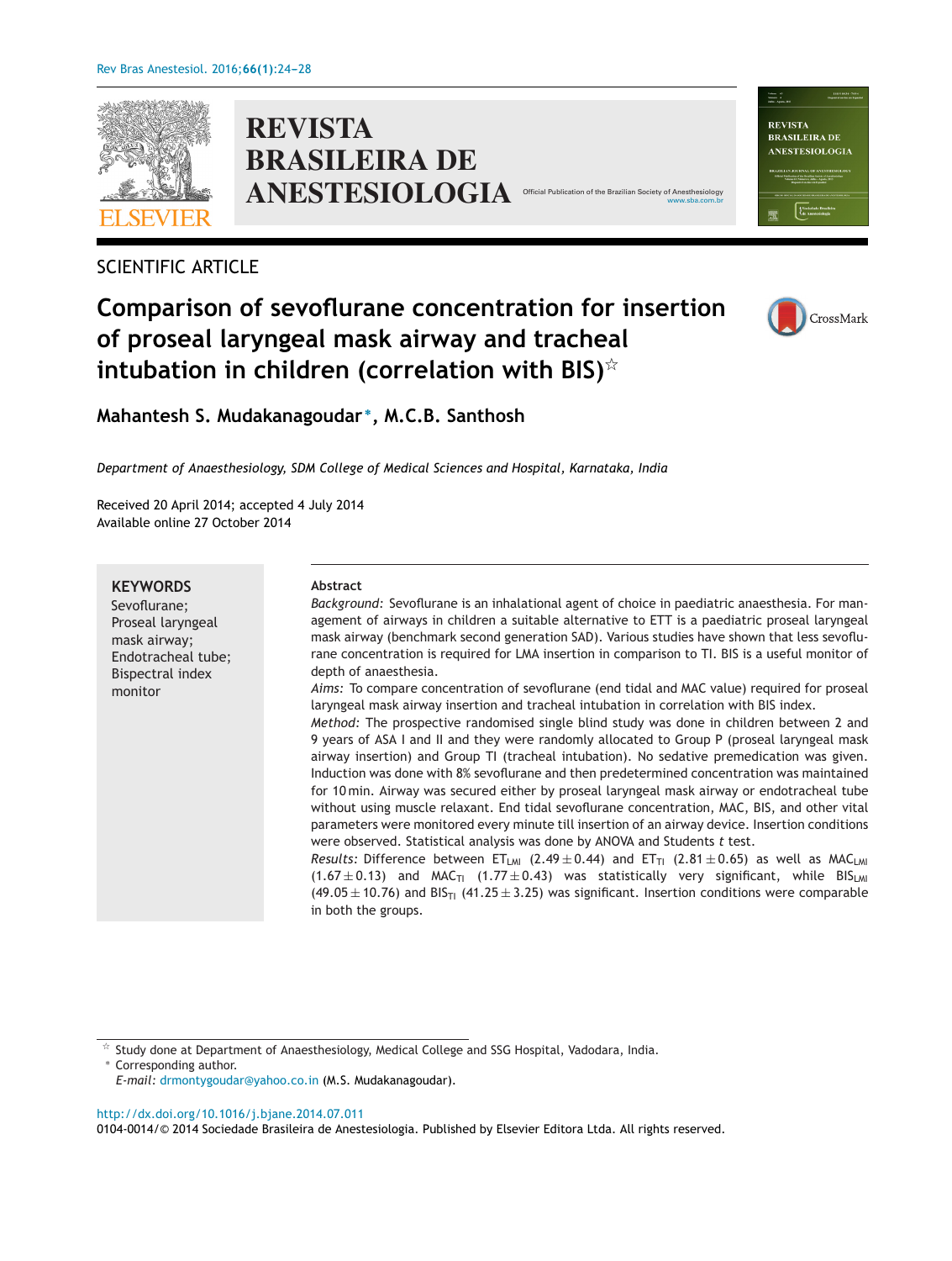*Conclusion:* We can conclude that in children airway can be secured safely with proseal laryngeal mask airway using less sevoflurane concentration in comparison to tracheal intubation and this was supported by BIS index.

© 2014 Sociedade Brasileira de Anestesiologia. Published by Elsevier Editora Ltda. All rights reserved.

## **PALAVRAS-CHAVE**

Sevoflurano; Máscara laríngea proseal; Tubo endotraqueal; Monitor do índice bispectral

#### **Comparac¸ão da concentrac¸ão de sevoflurano para a inserc¸ão de ML proseal e intubac¸ão traqueal em crianc¸as (correlac¸ão com BIS)**

#### **Resumo**

*Justificativa:* Sevoflurano é um agente inalatório de escolha em anestesia pediátrica. Para o manejo de vias aéreas em crianças, uma alternativa adequada para o TET é uma MLP pediátrica (referência de segunda geração SAD). Vários estudos mostraram que uma menor concentração do sevoflurano é necessária para a inserção da ML em comparação com a IT. O BIS é um monitor útil da profundidade da anestesia.

*Objetivos:* Comparar a concentracão de sevoflurano (valores ao final da expiração e da CAM) necessária para a insercão de MLP e intubação traqueal em correlação com o BIS.

*Método:* Estudo prospectivo, randômico e cego conduzido com criancas entre 2-9 anos de idade, estado físico ASA I-II, randomicamente alocados nos grupos P (inserção de MLP) e IT (intubação traqueal). Pré-medicação sedativa não foi administrada. A indução foi realizada com sevoflurano a 8% e, em seguida, a concentracão predeterminada foi mantida durante 10 min. A via aérea foi garantida por MLP ou tubo endotraqueal, sem o uso de relaxante muscular. A concentração de sevoflurano ao final da expiração, CAM, BIS e outros parâmetros vitais foram monitorados a cada minuto até a inserção do dispositivo respiratório. As condições de inserção foram observadas. A análise estatística foi realizada com o teste-*t* de Student e ANOVA.

*Resultados:* As diferenças entre TE<sub>IML</sub> (2,49 ± 0,44) e TE<sub>IT</sub> (2,81 ± 0,65), bem como CAM<sub>IML</sub>  $(1,67 \pm 0,13)$  e CAM<sub>IT</sub>  $(1,77 \pm 0,43)$  foram estatisticamente muito significativas; enquanto BIS<sub>IML</sub>  $(49,05 \pm 10,76)$  e BIS<sub>IT</sub>  $(41,25 \pm 3,25)$  foram significativos. As condições de inserção foram comparáveis em ambos os grupos.

Conclusão: Podermos concluir que a MLP em comparação com a intubação traqueal pode ser segura para a via aérea de criancas, usando menos concentração de sevoflurano, o que foi confirmado pelo BIS.

© 2014 Sociedade Brasileira de Anestesiologia. Publicado por Elsevier Editora Ltda. Todos os direitos reservados.

## **Introduction**

Sevoflurane inhalation anaesthesia is considered gold standard in children as it provides fast, safe and accurate control of anaesthesia depth combined with security of quality recovery. LMA is widely used for anaesthesia in children with advantages over tracheal tube in terms of stress response to insertion and removal of device and fewer post operative complications like coughing and sore throat.<sup>[1](#page-4-0)</sup> Second generation supraglottic airway (SAD), viz. proseal LMA with higher seal pressure, has become the benchmark device.<sup>[2](#page-4-0)</sup> Previous studies have shown that less sevoflurane is required for LMA insertion than laryngoscopy and tracheal intubation.<sup>[1,3,4](#page-4-0)</sup> More recently BIS monitor is used as clinical marker of hypnosis and various workers have used BIS index to study the sevoflurane concentration.<sup>[5,6](#page-4-0)</sup> The literatures of Medline did not show any study which has correlated the sevoflurane concentration required for LMA insertion and laryngoscopy and tracheal intubation using BIS monitor. So

we designed a study to determine and compare the minimum sevoflurane concentration for insertion of PLMA and tracheal intubation in paediatric patients in correlation with BIS.

## **Methods**

This was a randomised, prospective, comparative study and was approved by the institutional ethical committee and a written informed consent was obtained from the children's parents.

The study population consisted of sixty patients aged between 2 and 9 years, weighing 9-25 kg of ASA I/II posted for lower abdominal surgeries of short duration. Children with recent upper respiratory tract infection anticipated difficult airway, full stomach and any systemic or psychological disorders were excluded from the study. Using an envelope method, children were randomly allocated into two groups (30 each).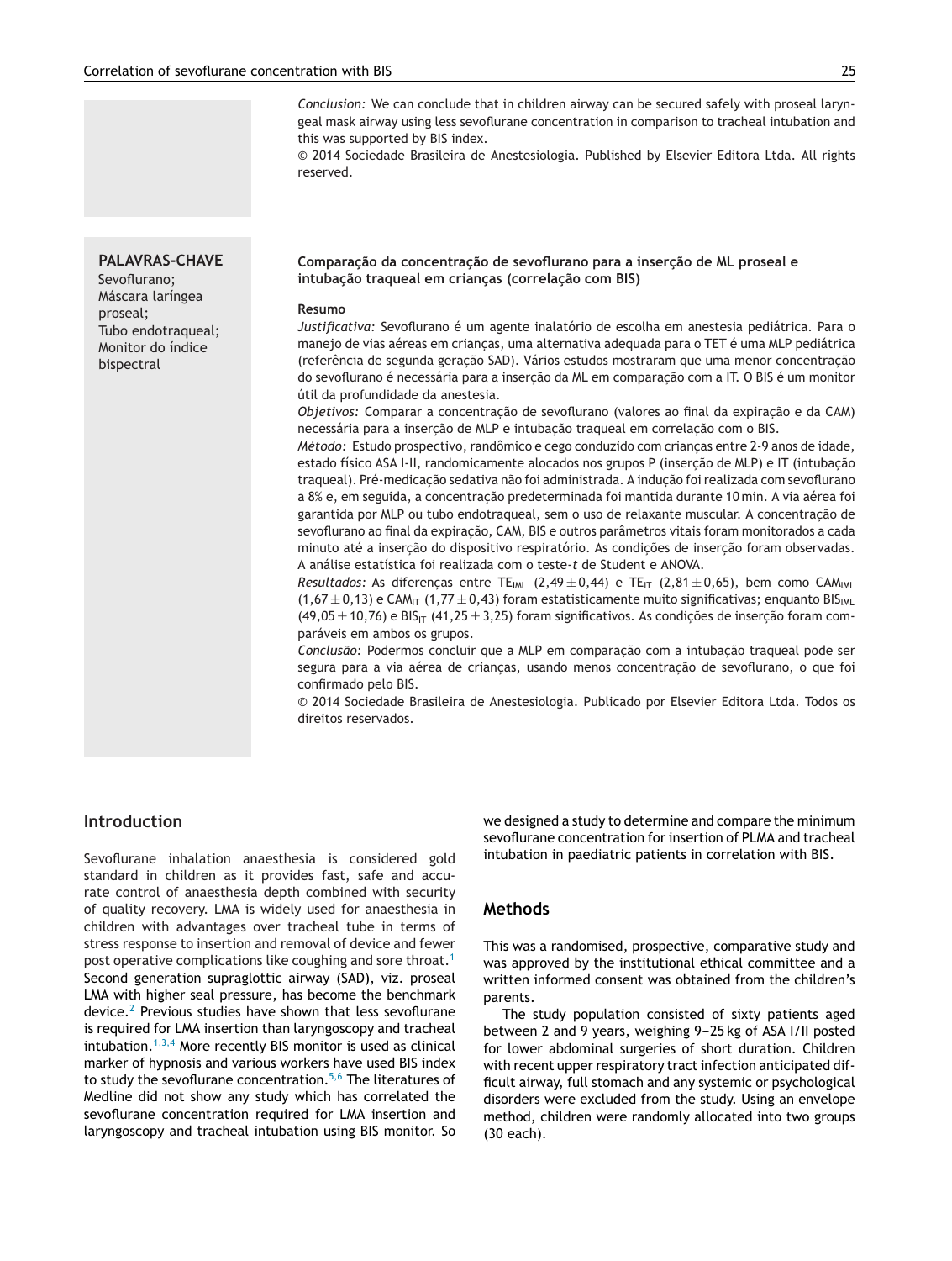Group P (n<sub>p</sub> = 30): Proseal Laryngeal Mask Airway (PLMA) insertion group

Group TI ( $n_{ti} = 30$ ): Tracheal intubation group

After thorough preanaesthetic checkup, written and informed consent was obtained from parents and NBM status of child was confirmed. Intravenous glycopyrrolate 20  $\mu$ g/kg was given 20 min before induction. No sedative premedication was given.

Compact airway module of anaesthesia machine was used to measure sevoflurane concentration (end tidal and MAC) and other vital parameters. For measurement of BIS index, adult disposable biosensor strips were attached. It consists of 4 gel electrodes, the proximal lead was placed above the nasion and the distal lead was placed midway between tragus of the ear and outer canthus of the eye.

Baseline parameters like pulse rate, blood pressure, oxygen saturation, respiratory rate,  $Et CO<sub>2</sub>$  and BIS were noted.

Anaesthesia was conducted in conventional manner by an anaesthesiologist who was blinded for BIS value as well as end tidal sevoflurane concentration. General anaesthesia was induced with inhalation of sevoflurane 8% with (50:50)  $O_2$  + N<sub>2</sub>O using Jackson Rees circuit for children below 20 kg and Bain's circuit for children above 20 kg. Various studies have shown that PLMA insertion requires less concentration of sevoflurane in comparison to tracheal intubation and hence we started with predetermined concentration of 2% in group P while 2.5% in group TI. After the loss of eye lash reflex, anaesthesia was maintained with the predetermined end tidal sevoflurane concentration for 10 min<sup>[1,3,5](#page-4-0)</sup> (Table 1) to allow adequate time for sevoflurane partial pressure to achieve equilibrium in alveoli and brain. IPPV was given if depths of respiration decrease and end tidal  $CO<sub>2</sub>$  more than 45 mm Hg. At the end of 10 min the attempt was made either to insert PLMA or tracheal tube without using muscle relaxant. According to the weight of the child, size of airway device was selected. PLMA was inserted using index finger technique. Proper placement of the PLMA and tracheal tube was confirmed with bilateral equal air entry and square wave capnography.

If the attempt failed to secure airway the end tidal sevoflurane was increased by 0.5% and another 10 min was allowed to elapse before the next attempt. If this second attempt also failed, it was decided for no further attempts to be made but procedure to be completed by using conventional method of intubation using muscle relaxant and this child was excluded from the study.

The conditions during insertion and intubation were evaluated and graded as excellent, satisfactory and poor.

| relation with age. |                                                      |  | <b>Table 1</b> Predetermined concentration of sevoflurane in |
|--------------------|------------------------------------------------------|--|--------------------------------------------------------------|
| Wt in kg           | Predetermined end tidal<br>sevoflurane concentration |  |                                                              |
|                    | Group P                                              |  | Group TI                                                     |

 $9-10$  2% 2.5%  $10-15$  2.5% 3% >20 3% 3.5% Number of attempts in each patient was also noted down along with insertion conditions.

The sevoflurane concentration and BIS values were recorded by an observer from induction at an interval of 1 min till the airway is secured either by PLMA or tracheal tube.

Vital parameters (heart rate, blood pressure,  $SPO<sub>2</sub>$ ) and any complications like laryngospasm, bronchospasm during insertion of airway gadget were recorded by the observer.

The study ended once airway gadget was secured.

Anaesthesia was maintained with  $O_2 + N_2O$  (50:50) with sevoflurane in conventional manner without using muscle relaxant by the same clinician who inserted PLMA or intubated. Patients were monitored throughout the perioperative period till their stay in the post anaesthesia care unit (PACU).

#### **Statistical analysis**

As our pilot study was with no previous information being available regarding expected means or standard deviations, a pre-study power calculation was not possible. The number of participants was based on a feasible convenience sample and was therefore arbitrarily decided. The primary outcome was to compare sevoflurane concentration for insertion of proseal LMA and tracheal intubation in children. Secondary outcomes were to compare haemodynamic changes and complications during insertion of airway gadgets. Statistical testing of ordinal data (ratio of male and female, age of the patient, weight of the patients, and type of surgery) was done using Fisher's exact test. The remaining variables were analysed for statistical significance using two tailed unpaired *t* test. The results are presented as mean  $\pm$  standard deviation (SD), number (%) of cases. A *p*-value of <0.05 was considered significant.

### **Results**

Demographic data like age, weight, ASA were comparable in both the groups as shown in Table 2. Male preponderance was seen in both the groups because of selection of surgery. Duration of surgery was short and comparable in both the groups.

Induction time (time to loss of eye lash reflex) was comparable in both the groups. PLMA was inserted in single attempt in all the cases. In group TI tracheal intubation was

| Table 2<br>Demographic data. |                                   |                                  |                 |
|------------------------------|-----------------------------------|----------------------------------|-----------------|
|                              | Group P                           | Group TI                         | <i>p</i> -Value |
| Age (yrs)<br>Weight (kg)     | $5.65 \pm 3.10$<br>$14.40 + 4.96$ | $4.6 \pm 1.46$<br>$11.65 + 1.76$ | >0.05<br>>0.05  |
| Gender<br>Male<br>Female     | 19<br>1                           | 18<br>$\mathcal{P}$              | >0.05<br>>0.05  |
| ASA grade<br>Ш               | 18 (90%)<br>$2(10\%)$             | 17 (85%)<br>3(15%)               | >0.05<br>>0.05  |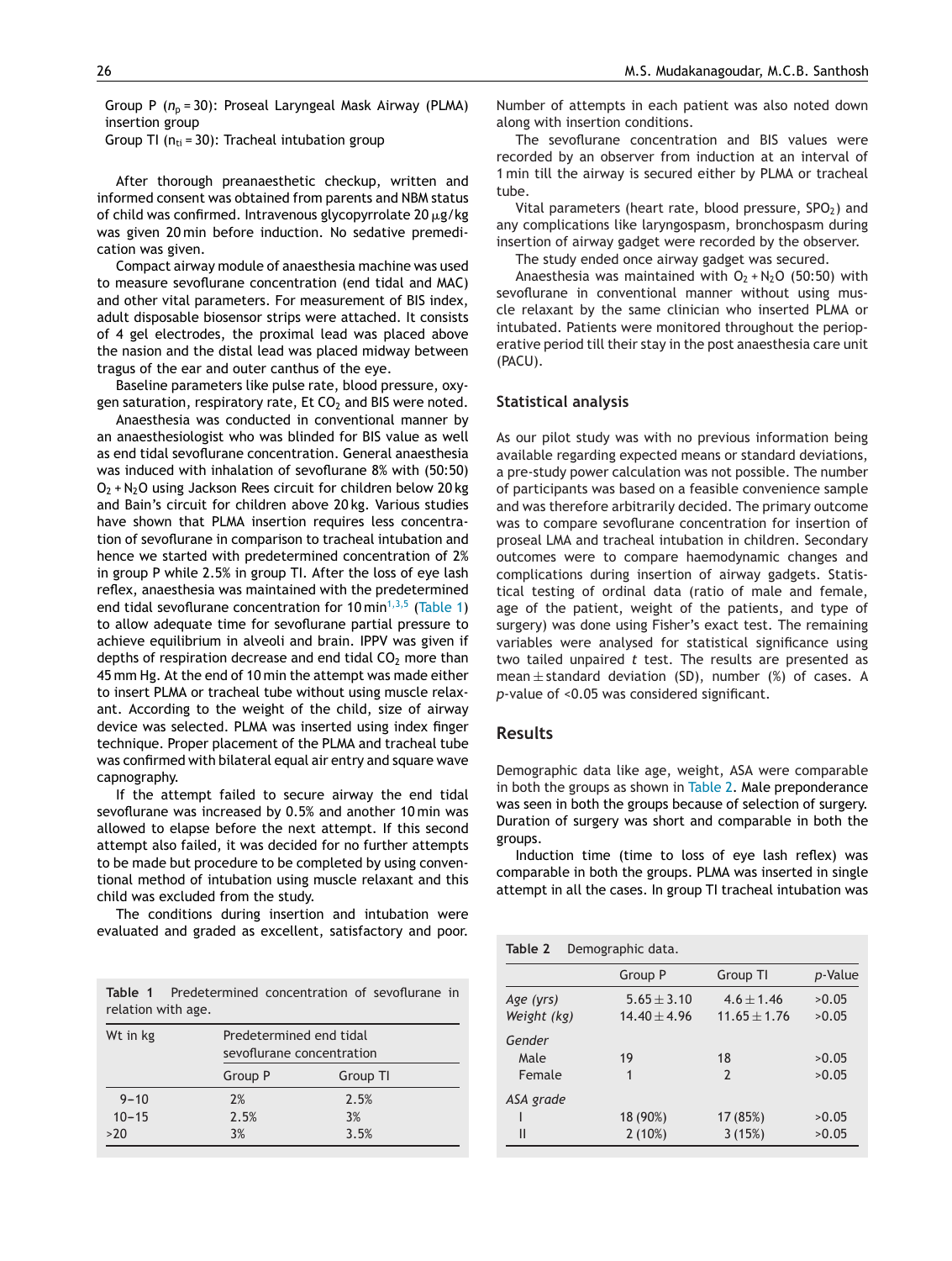|           | Table 3 End tidal sevoflurane concentration at various phases of induction and insertion. |            |  |
|-----------|-------------------------------------------------------------------------------------------|------------|--|
| Stages    | Group P                                                                                   | Group TI   |  |
| Induction | $6.35 \pm 1.06$                                                                           | $5 + 1.45$ |  |

| <b>Stages</b>                     | Group P         | Group TI        | p-Value |
|-----------------------------------|-----------------|-----------------|---------|
| Induction                         | $6.35 \pm 1.06$ | $5 \pm 1.45$    | >0.05   |
| After predetermined concentration |                 |                 |         |
| 0 <sub>min</sub>                  | $3.82 \pm 1.41$ | $3.97 \pm 1.31$ | >0.05   |
| 1 min                             | $2.71 \pm 0.47$ | $2.87 \pm 0.67$ | >0.05   |
| 2 min                             | $2.53 \pm 0.43$ | $2.81 \pm 0.65$ | < 0.01  |
| 3 min                             | $2.47 \pm 0.45$ | $2.83 \pm 0.65$ | < 0.01  |
| 4 min                             | $2.46 \pm 0.46$ | $2.81 \pm 0.65$ | < 0.01  |
| 5 min                             | $2.43 \pm 0.45$ | $2.82 \pm 0.64$ | < 0.01  |
| 6 min                             | $2.47 \pm 0.44$ | $2.82 \pm 0.64$ | < 0.01  |
| 7 min                             | $2.47 \pm 0.45$ | $2.82 \pm 0.4$  | < 0.01  |
| 8 min                             | $2.46 \pm 0.47$ | $2.81 \pm 0.64$ | < 0.01  |
| 9 min                             | $2.47 \pm 0.44$ | $2.81 \pm 0.64$ | < 0.01  |
| 10 min (insertion)                | $2.49 \pm 0.44$ | $2.81 \pm 0.65$ | < 0.01  |

**Table 4** MAC of sevoflurane at various phases of induction and insertion.

| <b>Stages</b>                     | Group P         | Group TI        | p-Value |
|-----------------------------------|-----------------|-----------------|---------|
| <b>Induction</b>                  | $3.19 \pm 0.66$ | $2.77 \pm 0.74$ | >0.05   |
| After predetermined concentration |                 |                 |         |
| 0 <sub>min</sub>                  | $2.31 \pm 0.61$ | $2.47 \pm 0.65$ | >0.05   |
| 1 min                             | $1.79 \pm 0.22$ | $1.88 \pm 0.46$ | < 0.01  |
| $2 \text{ min}$                   | $1.65 \pm 0.15$ | $1.78 \pm 0.42$ | < 0.01  |
| 3 min                             | $1.64 \pm 0.12$ | $1.79 \pm 0.42$ | < 0.01  |
| 4 min                             | $1.65 \pm 15$   | $1.78 \pm 0.42$ | < 0.01  |
| 5 min                             | $1.63 \pm 0.15$ | $1.80 \pm 0.42$ | < 0.01  |
| 6 min                             | $1.68 \pm 0.16$ | $1.78 \pm 0.42$ | < 0.01  |
| 7 min                             | $1.65 \pm 0.15$ | $1.78 \pm 0.42$ | < 0.01  |
| 8 min                             | $1.65 \pm 0.14$ | $1.76 \pm 0.42$ | < 0.01  |
| 9 min                             | $1.67 \pm 0.12$ | $1.77 \pm 0.42$ | < 0.01  |
| 10 min (insertion)                | $1.67 \pm 0.13$ | $1.77 \pm 0.43$ | < 0.01  |

done at first attempt in 85% of the cases and in remaining 15% second attempt was required. However, the difference was statistically insignificant (*p* > 0.05).

End tidal sevoflurane concentration was comparable in both the groups at the time of induction (Table 3). The difference in two groups was not significant for first two minutes but it started becoming significant from end of two minutes onwards till the insertion of airway device. At the time of insertion/intubation  $ET_{LM}$  was  $2.49 \pm 0.44$  and ET<sub>TI</sub> was  $2.81 \pm 0.65$  and thus the difference was statistically very significant. Similarly MAC<sub>LMI</sub> was  $1.67 \pm 0.13$  and  $MAC_{\text{TI}}$  was 1.77  $\pm$  0.43 and thus the difference was statistically very significant (Table 4). BIS was comparable in both the groups up to 8 min after induction but there was statistically significant difference between two groups at the time of insertion of airway device, viz. in group P it was 49.05 ± 10.76 and in group TI it was 41.25 ± 3.25 (*p* < 0.05) ([Table](#page-4-0) 5).

Insertion conditions were comparable in both the groups and grading. Vital parameters like pulse, mean BP, respiratory rate,  $SpO<sub>2</sub>$ , EtN<sub>2</sub>O and EtCO<sub>2</sub> were comparable in both the groups throughout the observation period.

## **Discussion**

Two inventions in 1981, viz. sevoflurane (inhalational agent) and laryngeal mask airway (LMA), have brought radical change in management of paediatric anaesthesia. Advantages of LMA over TI in paediatric patients have been studied previously.<sup>[1,2,7](#page-4-0)</sup> Proseal LMA is superior to classic LMA in terms of higher seal pressure with safety of controlled ventilation in children. Paediatric PLMA with revised cuff profile and two tube results into more secure anchoring of the device in place. These features make the PLMA ideal for use in children. $<sup>2</sup>$  $<sup>2</sup>$  $<sup>2</sup>$  Thus safety and efficacy in paediatric patients</sup> have been increased. The PLMA has yet to be outperformed by any other SAD, making it premier SAD in children. Thus, we designed our study in children to compare sevoflurane concentration in terms of end tidal sevoflurane and MAC of sevoflurane for insertion of PLMA and TI. Uniqueness of our